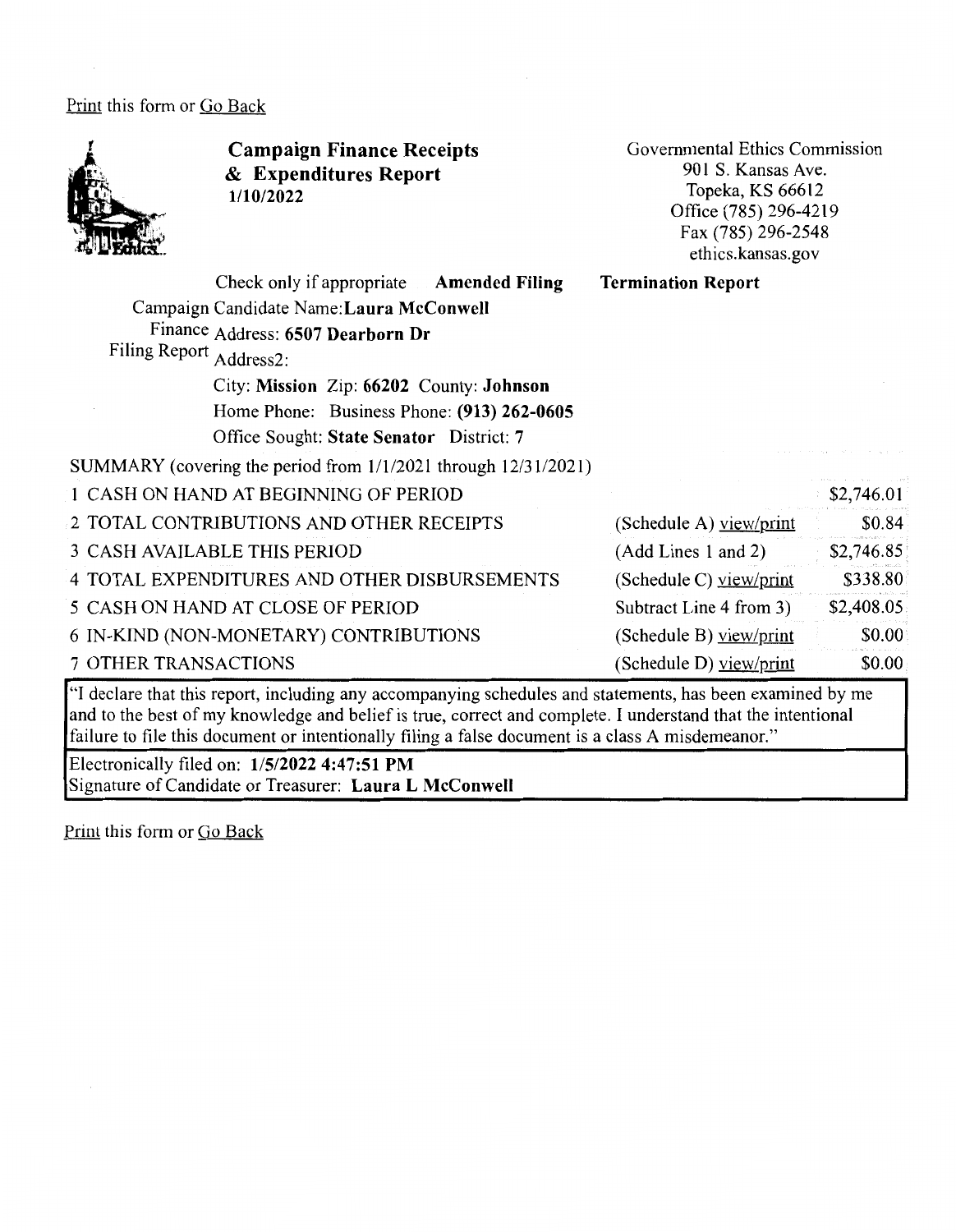# **SCHEDULE A**

### **CONTRIBUTIONS AND OTHER RECEIPTS**

# **Candidate:** Laura McConwell

|                                                | [Name and Address Type of Payment]<br>Date of Contributor |                                                      | <b>Occupation of Individual Giving</b> |  | Amount |  |
|------------------------------------------------|-----------------------------------------------------------|------------------------------------------------------|----------------------------------------|--|--------|--|
|                                                |                                                           | [Cash, Check, Loan, E-funds, Other   More Than \$150 |                                        |  |        |  |
| Total Itemized Receipts for Period             |                                                           |                                                      |                                        |  | \$0.00 |  |
| Total Unitemized Contributions (\$50 or less)  |                                                           |                                                      |                                        |  | \$0.84 |  |
| Sale of Political Materials (Unitemized)       |                                                           |                                                      |                                        |  | \$0    |  |
| Total Contributions When Contributor Not Known |                                                           |                                                      |                                        |  | \$0    |  |
| <b>TOTAL RECEIPTS THIS PERIOD</b>              |                                                           |                                                      |                                        |  | \$0.84 |  |

Print this form or Go Back